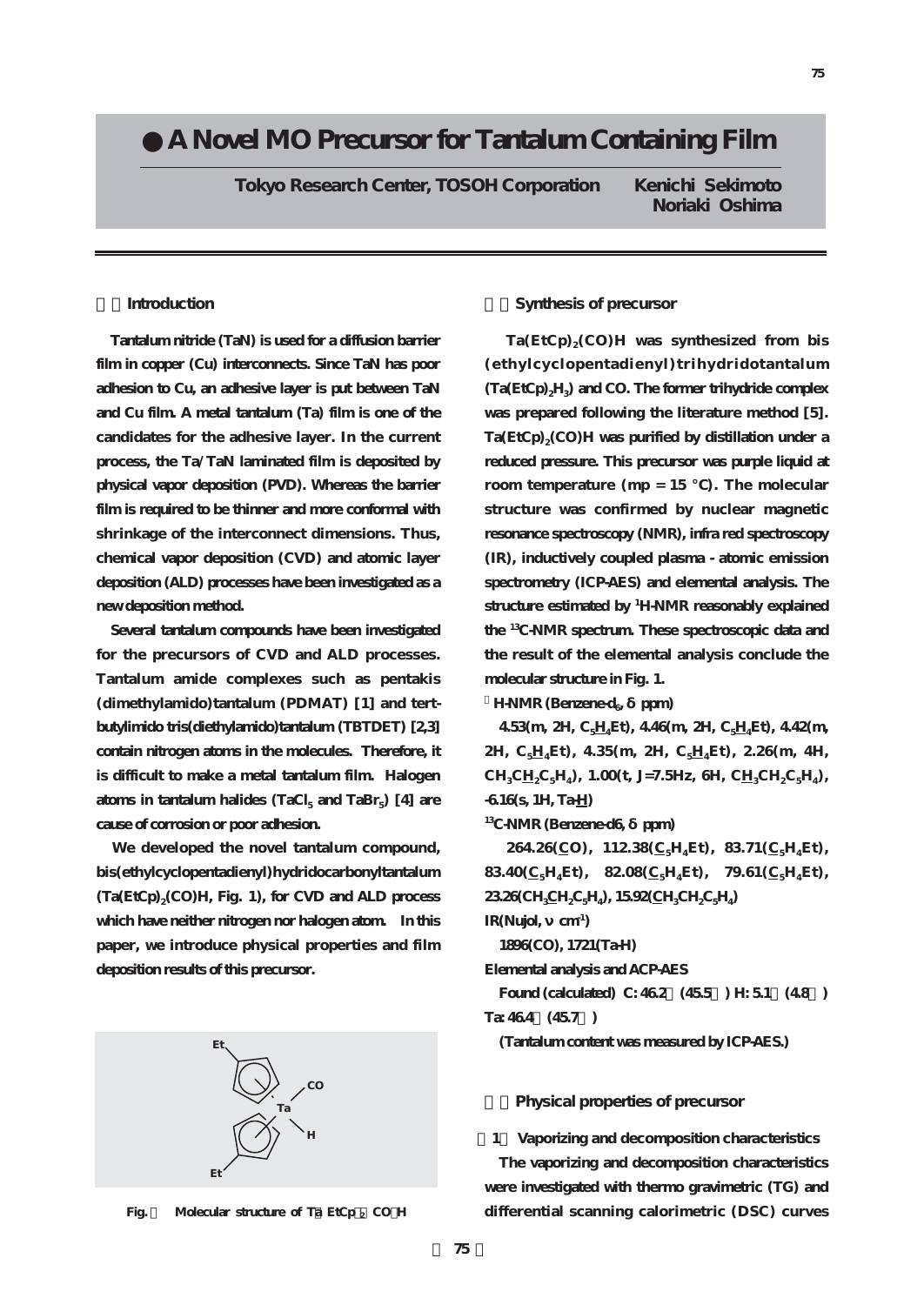#### **obtained under an argon atmosphere.**

**Fig. 2 illustrates the TG and DSC curves of Ta(EtCp)2(CO)H, and revealed that the vaporizing and** decomposition temperature of the precursor is 130 **(TG) and 240 ℃ (DSC), respectively. Thus, the precursor vaporizes without any decomposition.** 



**Fig.** The TG and DSC curves of Ta EtCp<sub>2</sub> CO H  **under an argon atmosphere at a heating rate of 10℃ min.** 

### **[2]Vapor pressure**

**The vapor pressure was determined by a static method. Fig. 3 depicts the vapor pressures of** Ta(EtCp)<sub>2</sub>(CO)H at various temperatures. The formula **of vapor pressure = 1.68 x 10<sup>11</sup> x exp (-8.87 x 1000/T) was obtained from the curve of 1000/T vs. vapor pressure. The vapor pressure calculated from this formula is 1 Pa at 70 ℃ and 8 Pa at 100 ℃. These values suggest that this precursor is volatile enough to be used in the CVD and ALD process.**



**Fig.** Vapor pressure diagram of Ta EtCp<sub>2</sub> CO H

## **[3]Thermal stability**

**Thermal stability was confirmed by changes of <sup>1</sup> H-NMR before and after heating. This precursor had no** **changes after 24 hours at 170 ℃ and 96 hours at 140 ℃.**

#### **[4]Viscosity**

**The viscosity was measured by B type Viscometer. Fig. 4** shows the viscosity diagram of Ta(EtCp)<sub>2</sub>(CO)H. **This diagram indicates that this precursor can be used in direct liquid injection by heating. In addition, this precursor dissolves in hydrocarbon solvents. So it also can be used in liquid injection as solution.**



**Fig.4 Viscosity diagram of Ta(EtCp)2 (CO)H**

#### **4.Film deposition**

Film depositions on Si/SiO<sub>2</sub> or Si substrates were **performed using cold wall type thermal CVD and electron cyclotron resonance (ECR) plasma CVD equipments. The vapor of the precursor was generated by bubbling method. The film thicknesses were determined from TEM images. The resistivities of the films were measured using a standard four-probe method. The compositions of the films were analyzed by auger electron spectroscopy (AES).**

#### **[1]Film deposition by thermal CVD**

**The metal tantalum film deposition was attempted by the thermal CVD. The deposition condition is summarized in Table 1.**

**The resistivity of the film deposited below 500 ℃ was too high to measure it with the standard method. The resistivity of the film deposited at 600 ℃ could be** determined to be  $1.78x 10^5 \mu$  cm (film thickness was **250nm); it is still high for the adhesive layer of Cu interconnects. The high resistivity will be due to the contamination of carbon. Actually, the AES depth**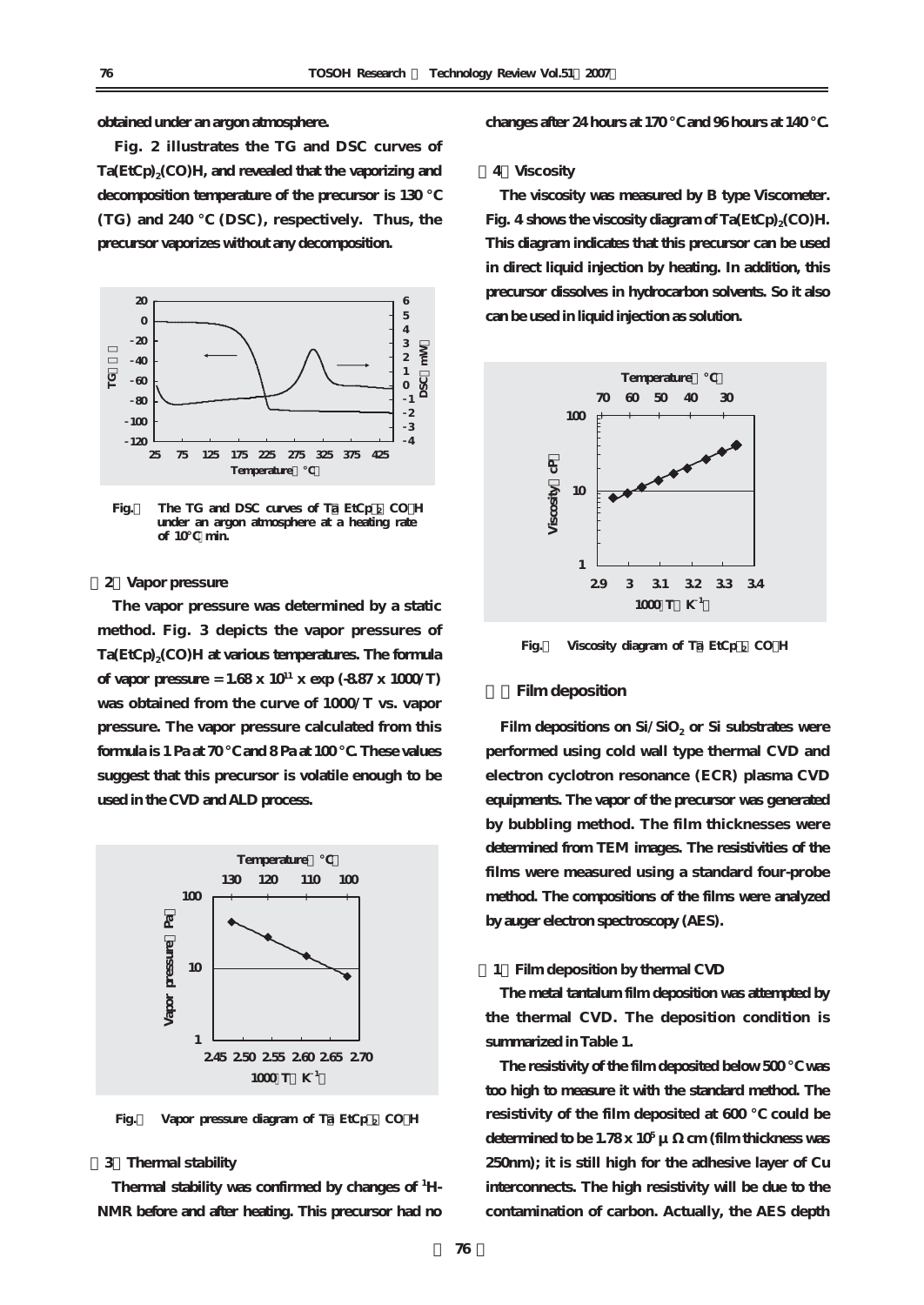**Tabel1 Experimental condition by thermal CVD**

| <b>Bubbler Temperature</b> | $90-1$     | Deposition Pressure               | 1.33kPa            |
|----------------------------|------------|-----------------------------------|--------------------|
| <b>Bubbler Pressure</b>    |            | 133kPa Deposition Time            | 120 <sub>min</sub> |
| Carrier gas Ar flow rate   |            | 100sccm   Substrate               | $Si$ $SiO2$        |
| Dilute gas Ar flow rate    |            | 100sccm Substrate Temperature 600 |                    |
| Total flow rate            | $200$ sccm |                                   |                    |

profiles of deposited film at 600 revealed 55atom carbon and 10atom oxygen in the film as shown in **Fig. 5. The high carbon concentration may be derived from incomplete thermal decomposition of the precursor.**



**Fig.5 The composition of film deposited by thermal CVD.**

# **[2]Film deposition by ECR plasma CVD**

**In order to decompose the precursor completely, the ECR plasma CVD technique was investigated. The deposition condition is summarized in Table 2.**

**The film thickness of the obtained film was 7.2nm and its resistivity was 143 μΩcm. Fig. 6 shows the AES depth profiles of the deposited film. The carbon concentration decreased to about 50% of that in the film deposited by thermal CVD, indicating that the ECR plasma CVD decomposes the precursor more than the thermal CVD.** 

# **[3]Film deposition by ECR plasma CVD with 4% hydrogen gas**



**Fig.6 The composition of film deposited by ECR plasma CVD.** 

**presence of hydrogen gas was examined in order to reduce the carbon concentration in the film. The deposition condition is summarized in Table 3.**

**Argon gas, which added 4% of hydrogen gas, was used as a source of plasma. The film thickness of the obtained film was 14.3nm. Fig. 7 shows the AES depth profile of the film. Although carbon concentration increased slightly, the resistivity decreased to 109 μ cm. This result is assumed to be due to decrease of oxygen concentration in the film.**



**Fig.7 The composition of film deposited by ECR plasma CVD with 4% hydrogen gas** 

| <b>Bubbler Temperature</b> | $90^{\circ}$        | Deposition Pressure       | Q2kPa |
|----------------------------|---------------------|---------------------------|-------|
| <b>Bubbler Pressure</b>    |                     | 667kPa Deposition Time    | 30min |
| Carrier gas Ar flow rate   |                     | 28 sccm Substrate         |       |
| Plasma Source gas Ar       |                     | Substrate Temperature 400 |       |
| flow rate                  | 10 <sub>sc</sub> cm |                           |       |
| Total flow rate            | 38sccm              | Plasma Power              | 600W  |

**Furthermore, ECR plasma CVD deposition in the**

**Tabel2 Experimental condition by ECR plasma CVD**